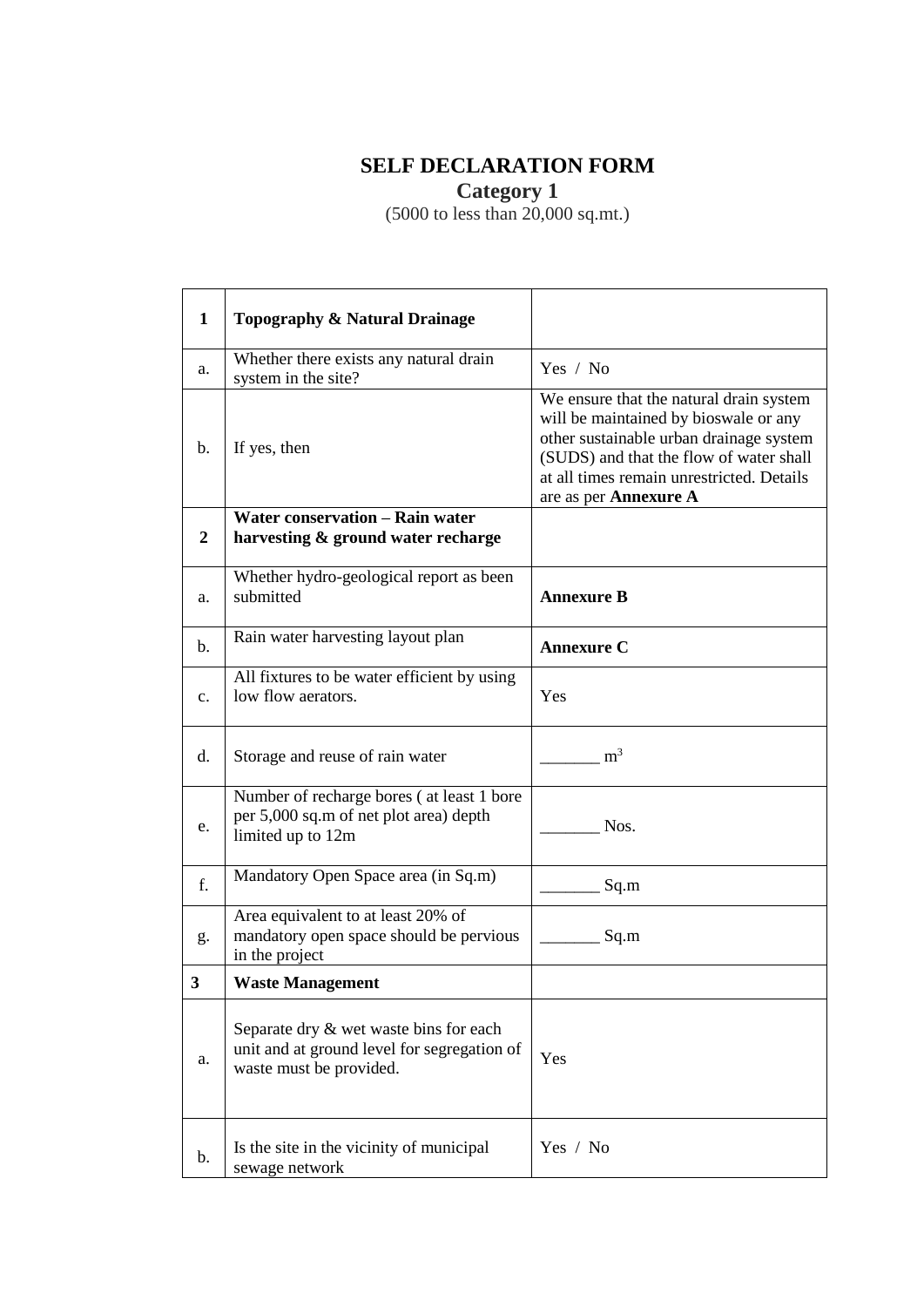| c.                      | If No, then type of onsite treatment<br>method proposed.<br>Septic tank or effluent treatment or other<br>natural treatment system.                                              | <b>Annexure D</b> |
|-------------------------|----------------------------------------------------------------------------------------------------------------------------------------------------------------------------------|-------------------|
| d.                      | Disposal of excess treated effluent shall be<br>as per CPCB norms and the sludge shall<br>be disposed as per CPHEEO manual on<br>sewerage and sewerage treatment system,<br>2013 | Yes               |
| e.                      | Compliance of Solid waste (Management)<br>Rules 2016, E-waste (Management) Rules<br>2016, Plastics Waste (Management)<br><b>Rules 2016.</b>                                      | Yes               |
| $\overline{\mathbf{4}}$ | <b>Energy</b>                                                                                                                                                                    |                   |
| a.                      | Energy conservation as per ECBC<br>guideline                                                                                                                                     | Yes               |
| b.                      | Outdoor & Common Area lighting shall<br>be LED                                                                                                                                   | Yes               |
|                         |                                                                                                                                                                                  |                   |
|                         |                                                                                                                                                                                  |                   |
| ∊.                      | Solar/wind/hybrid renewable energy<br>installation (at least 1% of demand load)                                                                                                  | KW                |
| f.                      | Commercial and institution buildngs.<br>Solar water heating system providing at<br>least 20% of hot water demand.                                                                | m <sup>3</sup>    |
| g                       | <b>Residential Buildings</b><br>Solar water heating system to be<br>provided as per the DC rules.                                                                                | $\rm m^3$         |
| 5                       | Air Quality & Noise                                                                                                                                                              |                   |
|                         |                                                                                                                                                                                  |                   |
| a.                      | Dust, smoke & air pollution control<br>measures provided                                                                                                                         | Yes               |
| b.                      |                                                                                                                                                                                  | Yes               |